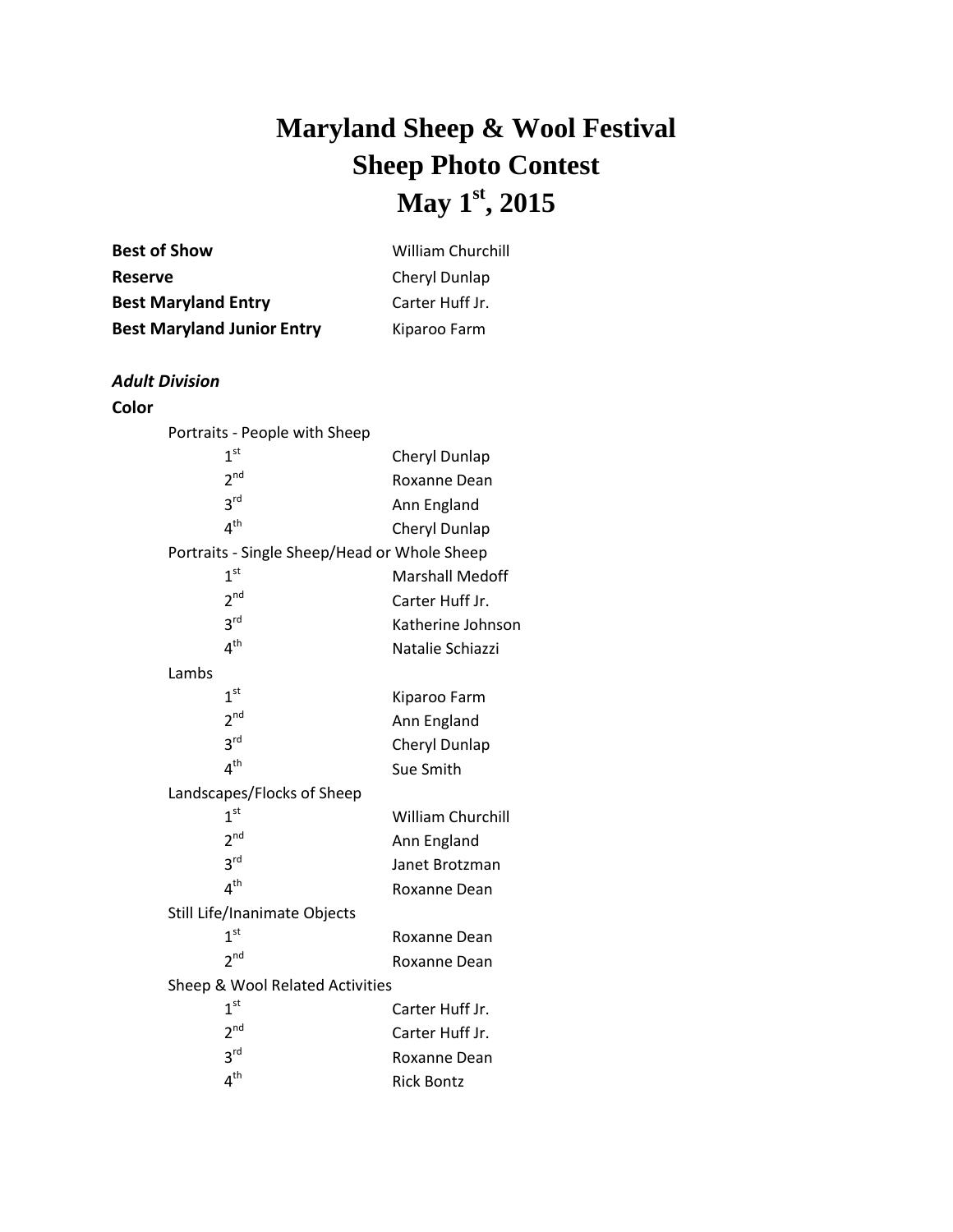| Stable Scenes   |                   |
|-----------------|-------------------|
| 1 <sup>st</sup> | Roxanne Dean      |
| 2 <sup>nd</sup> | Katherine Johnson |
| 2 <sup>rd</sup> | Joan Henris       |
| л <sup>th</sup> | Maggie Alexander  |

## **Black and White**

| Portraits (i.e., heads, figures) |                    |
|----------------------------------|--------------------|
| 1 <sup>st</sup>                  | Russell Wooldridge |
| 2 <sup>nd</sup>                  | Roxanne Dean       |
| $3^{\text{rd}}$                  | Roxanne Dean       |
| 4 <sup>th</sup>                  | Cheryl Dunlap      |
| Landscapes                       |                    |
| 1 <sup>st</sup>                  | Roxanne Dean       |
| 2 <sup>nd</sup>                  | Jessie Streaker    |
| <b>Stable Scenes</b>             |                    |
| 1 <sup>st</sup>                  | Cheryl Dunlap      |
| 2 <sup>nd</sup>                  | Chris Bynaker      |
| Still Life                       |                    |
| 1 <sup>st</sup>                  | Roxanne Dean       |
| 2 <sup>nd</sup>                  | Mary Jane Solomon  |

#### *Junior Division*

## **Color**

| Portraits            |                |
|----------------------|----------------|
| $1^{\rm st}$         | Jennah Hazer   |
| 2 <sup>nd</sup>      | Hannah King    |
| 3 <sup>rd</sup>      | Iman Hazer     |
| 4 <sup>th</sup>      | Iman Hazer     |
| Lambs                |                |
| 1 <sup>st</sup>      | Hannah King    |
| 2 <sup>nd</sup>      | Alexis Ferrulo |
| 3 <sup>rd</sup>      | Natalie Abbott |
| 4 <sup>th</sup>      | Hannah King    |
| Landscapes           |                |
| 1 <sup>st</sup>      | Natalie Abbott |
| 2 <sup>nd</sup>      | Alexis Ferrulo |
| 3 <sup>rd</sup>      | Iman Hazer     |
| <b>Stable Scenes</b> |                |
| 1 <sup>st</sup>      | Jennah Hazer   |
| 2 <sup>nd</sup>      | Iman Hazer     |
| 3 <sup>rd</sup>      | Jennah Hazer   |
| 4 <sup>th</sup>      | Iman Hazer     |